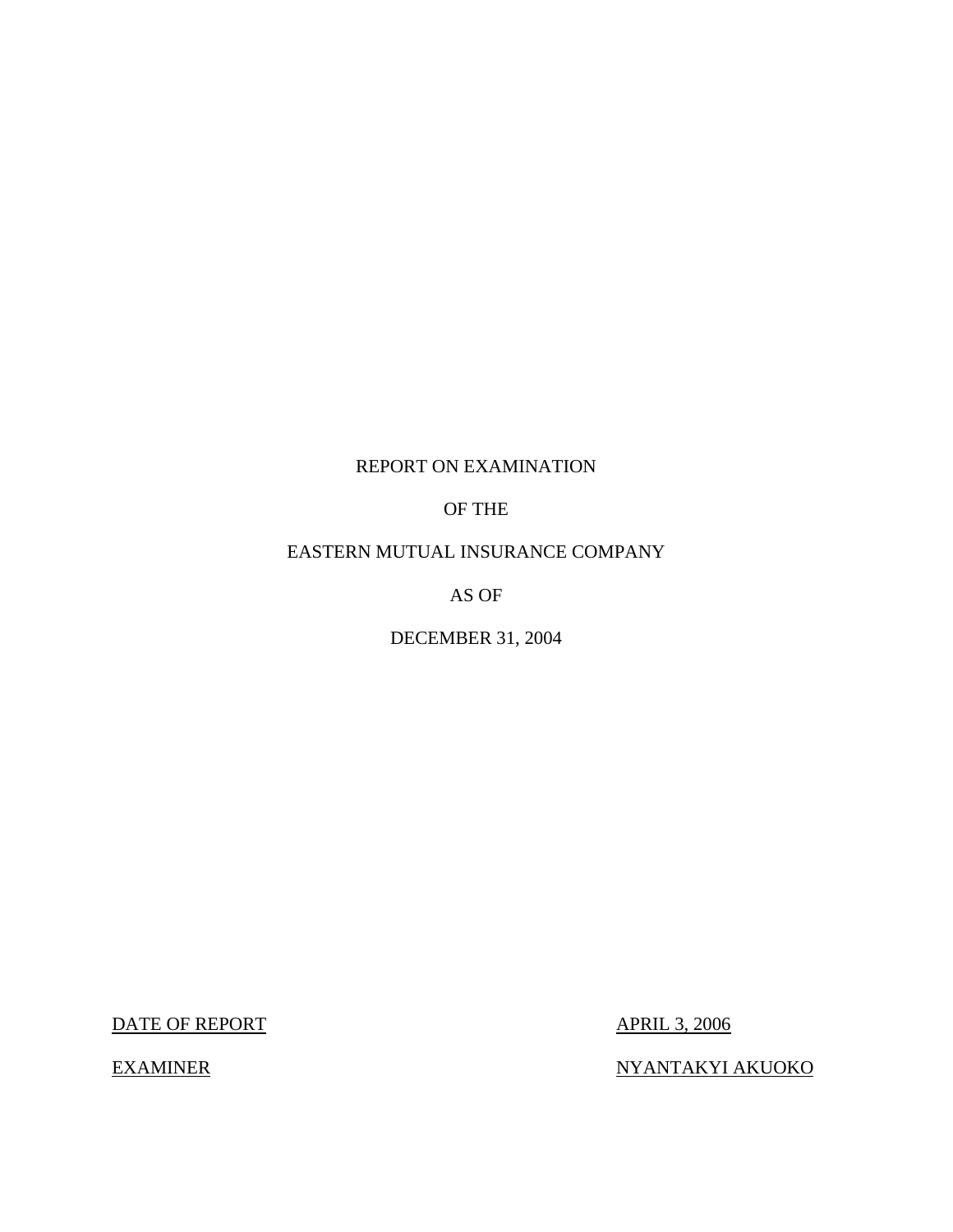

## STATE OF NEW YORK INSURANCE DEPARTMENT ONE COMMERCE PLAZA ALBANY, NEW YORK 12257

Governor George E. Pataki Governor Howard Mills

**Superintendent** 

April 3, 2006

Honorable Howard Mills Superintendent of Insurance Albany, New York 12257

Sir:

Pursuant to the requirements of the New York Insurance Law, and in compliance with instructions contained in Appointment Number 22432 dated November 3, 2005 hereto, I have made an examination into the condition and affairs of Eastern Mutual Insurance Company as of December 31, 2004, and submit the following report thereon.

Wherever the designations "the Company" or "EMIC" appear herein without

qualification, they should be understood to indicate Eastern Mutual Insurance Company.

Wherever the term "Department" appears herein without qualification, it should be understood to mean the New York Insurance Department.

The examination was conducted at the Company's home offices located at 6404 State Route 32, Greenville, New York 12083.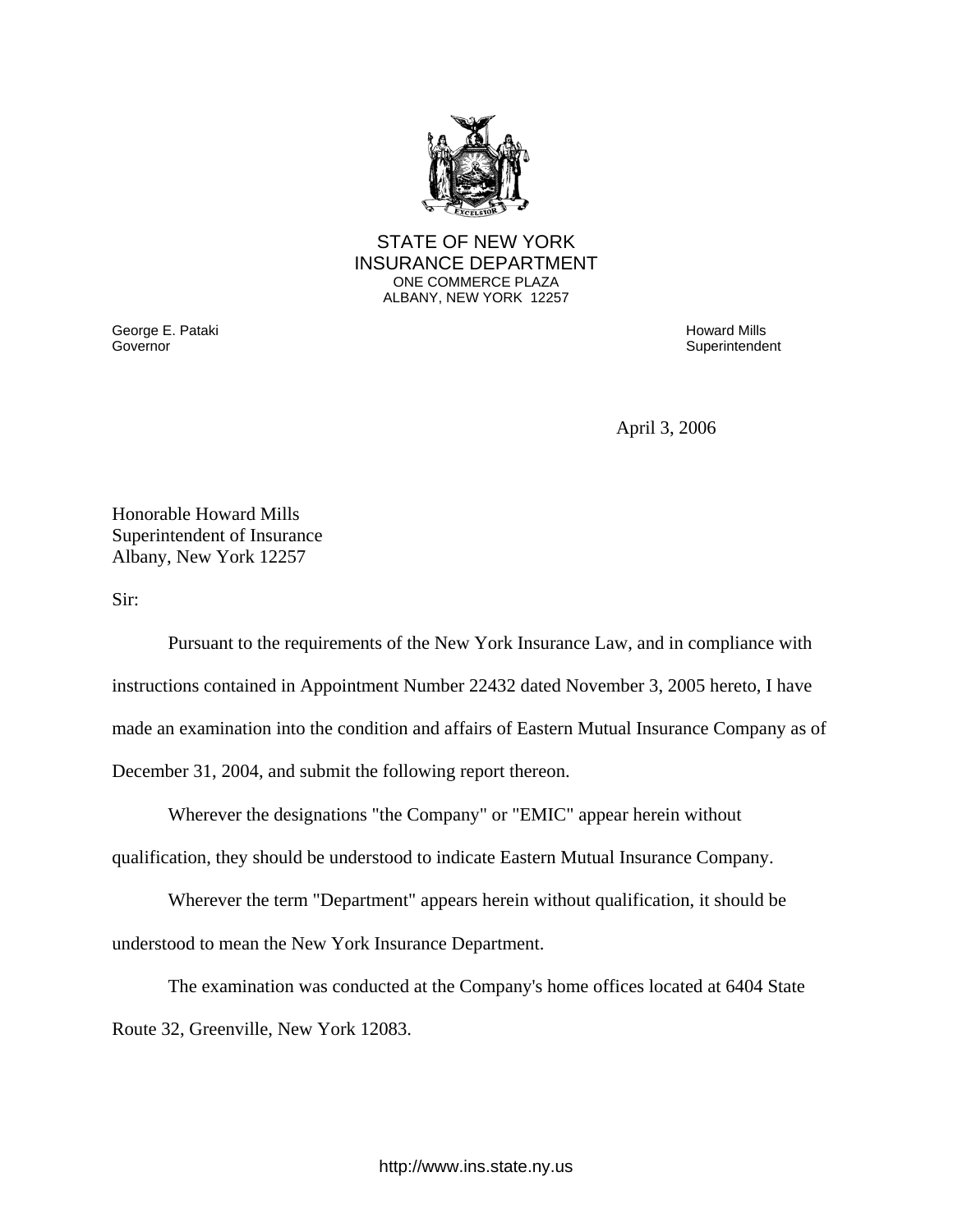## TABLE OF CONTENTS

|    | <b>ITEM NO.</b> |                                               | PAGE NO.            |
|----|-----------------|-----------------------------------------------|---------------------|
| 1. |                 | Scope of examination                          | $\overline{2}$      |
| 2. |                 | Description of company                        | $\overline{2}$      |
|    | A.<br><b>B.</b> | Management<br>Territory and plan of operation | 3<br>$\overline{4}$ |
|    | $C_{\cdot}$     | Reinsurance                                   | 6                   |
|    | D.              | Holding company system                        | $\boldsymbol{7}$    |
|    | E.              | <b>Abandoned Property Law</b>                 | 9                   |
|    | F.              | Significant operating ratios                  | 9                   |
|    | G.              | Accounts and records                          | 10                  |
| 3. |                 | <b>Financial statements</b>                   | 11                  |
|    | А.              | <b>Balance</b> sheet                          | 11                  |
|    | <b>B.</b>       | Underwriting and investment exhibit           | 13                  |
| 4. |                 | Losses and loss adjustment expenses           | 14                  |
| 5. |                 | Market conduct activities                     | 14                  |
| 6. |                 | Compliance with prior report on examination   | 16                  |
| 7. |                 | Summary of comments and recommendations       | 17                  |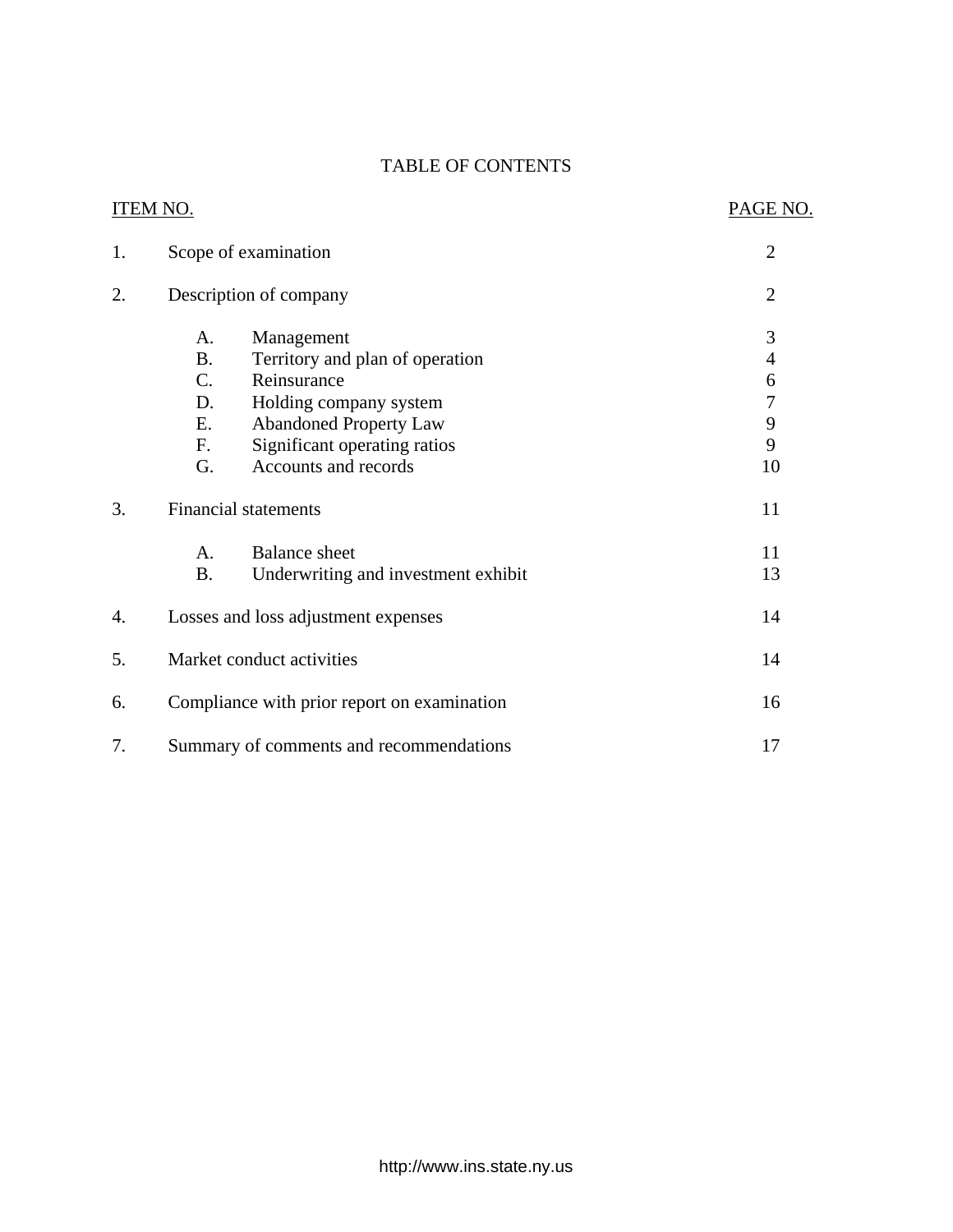#### 1. SCOPE OF EXAMINATION

The previous examination was conducted as of December 31, 1999. This examination covered the five-year period from January 1, 2000 through December 31, 2004, and was limited in scope to these balance sheet items considered by this Department to require analysis, verification or description, including: invested assets, inter-company balances, loss and loss adjustment expense reserves and the provision for reinsurance. Transactions occurring subsequent to this period were reviewed, where deemed appropriate by the examiner. The examination included a review of income, disbursements and company records deemed necessary to accomplish such analysis or verification and utilized, to the extent considered appropriate, work performed by the Company's independent public accountants.

A review was also made to ascertain what action was taken by the Company with regard to comments and recommendations contained in the prior report on examination.

This report on examination is confined to financial statements and comments on those matters, which involve departures from laws, regulations or rules, or which are deemed to require explanation or description.

#### 2. DESCRIPTION OF COMPANY

Eastern Mutual Insurance Company was organized on January 8, 1855 as the Farmers' Fire Insurance Association of the Towns of Greenville, Durham, Westerlo, and Rensselaerville for the purpose of transacting business as an assessment co-operative fire insurance corporation in the counties of Greene and Albany in this State. Subsequently, the Company's territory was extended to include all of the counties of New York State, excluding the counties of New York, Kings, Queens, Bronx and Richmond.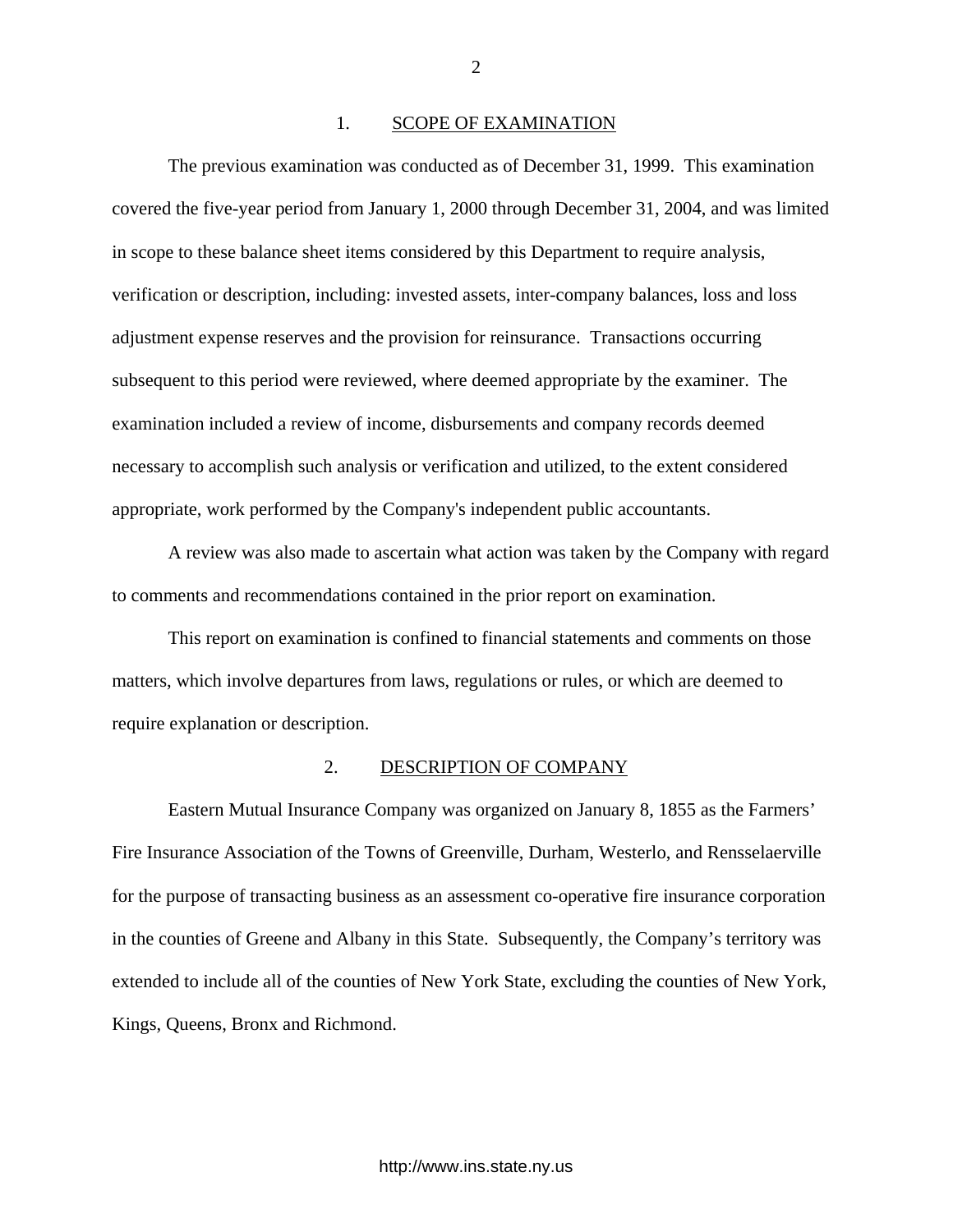<span id="page-4-0"></span>In 1969, this Department approved a change of name of the Company to the Eastern Cooperative Insurance Company. Effective July 1, 1992, this Department approved a merger of Schoharie & Schenectady Mutual Insurance Association into Eastern Co-operative Insurance Company (surviving corporation). Concurrent with the merger, the Company's license was amended to indicate its new name, Eastern Mutual Insurance Company.

Effective November 21, 2001, this Department approved a change in the Company's charter to amend its license to include boiler and machinery.

A. Management

Pursuant to the Company's charter and by-laws, management of the Company is vested in a board of directors consisting of not less than nine nor more than fifteen members. At least four board meetings were held each year for the period under examination, thereby complying with Section 6624(b) of the New York Insurance Law ("NYIL"). At December 31, 2004, the board of directors was comprised of the following nine members:

| Name and Residence                     | <b>Principal Business Affiliation</b>            |
|----------------------------------------|--------------------------------------------------|
| Valerie A. Davis<br>Greenville, NY     | Vice President & Secretary, EMIC                 |
| Robert E. Flagler<br>Berne, NY         | Chairman of the Board, EMIC                      |
| Elizabeth J. Friedland<br>Albany, NY   | Retired                                          |
| Scott T. Jeffers<br>Oriskany Falls, NY | President, Sauquoit Valley Insurance Company     |
| Kent L. Johnson<br>Rensselaer, NY      | System analyst, Rensselaer Polytechnic Institute |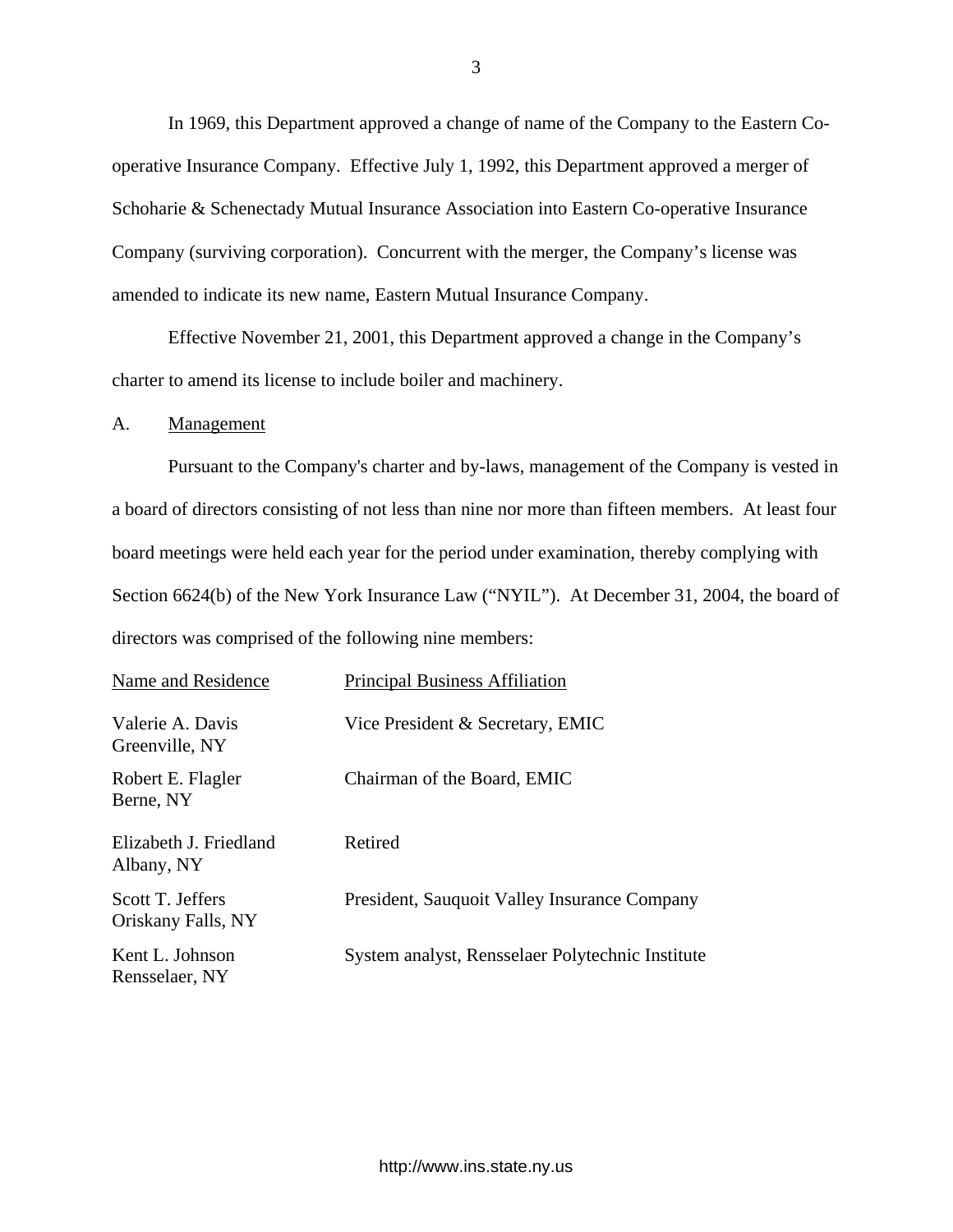<span id="page-5-0"></span>

| Name and Residence                     | <b>Principal Business Affiliation</b>                                     |
|----------------------------------------|---------------------------------------------------------------------------|
| William R. Scrafford<br>Greenville, NY | President & Treasurer, EMIC; President of Chestertown Brokers,<br>Inc.    |
| Edward R. Waldron<br>Middleburgh, NY   | Retired dairy farmer; Director of Chestertown Brokers, Inc.               |
| Allyn P. Wright<br>Medusa, NY          | Self employed forestry consultant; Director, Chestertown<br>Brokers, Inc. |
| Alan P. Zuk<br>Berne, NY               | Transport co-coordinator, Berne Know Westerlo Central School              |

A review of the minutes of the board of directors' meetings held, during the examination period, indicated that the meetings were generally well attended and each board member had an acceptable record of attendance.

As of December 31, 2004, the principal officers of the Company were as follows:

Name Title Douglas J. Wacek Chief Executive Officer Michael W. Nobles Chief Financial Officer William R. Scrafford President & Treasurer Valerie A. Davis Vice President & Secretary Susan M. Fancher Vice President-Underwriting

## B. Territory and Plan of Operation

As of December 31, 2004, the Company was licensed to write business in New York

only.

As of the examination date, the Company was authorized to transact the kinds of

insurance as defined in the following numbered paragraphs of Section 1113(a) of the NYIL: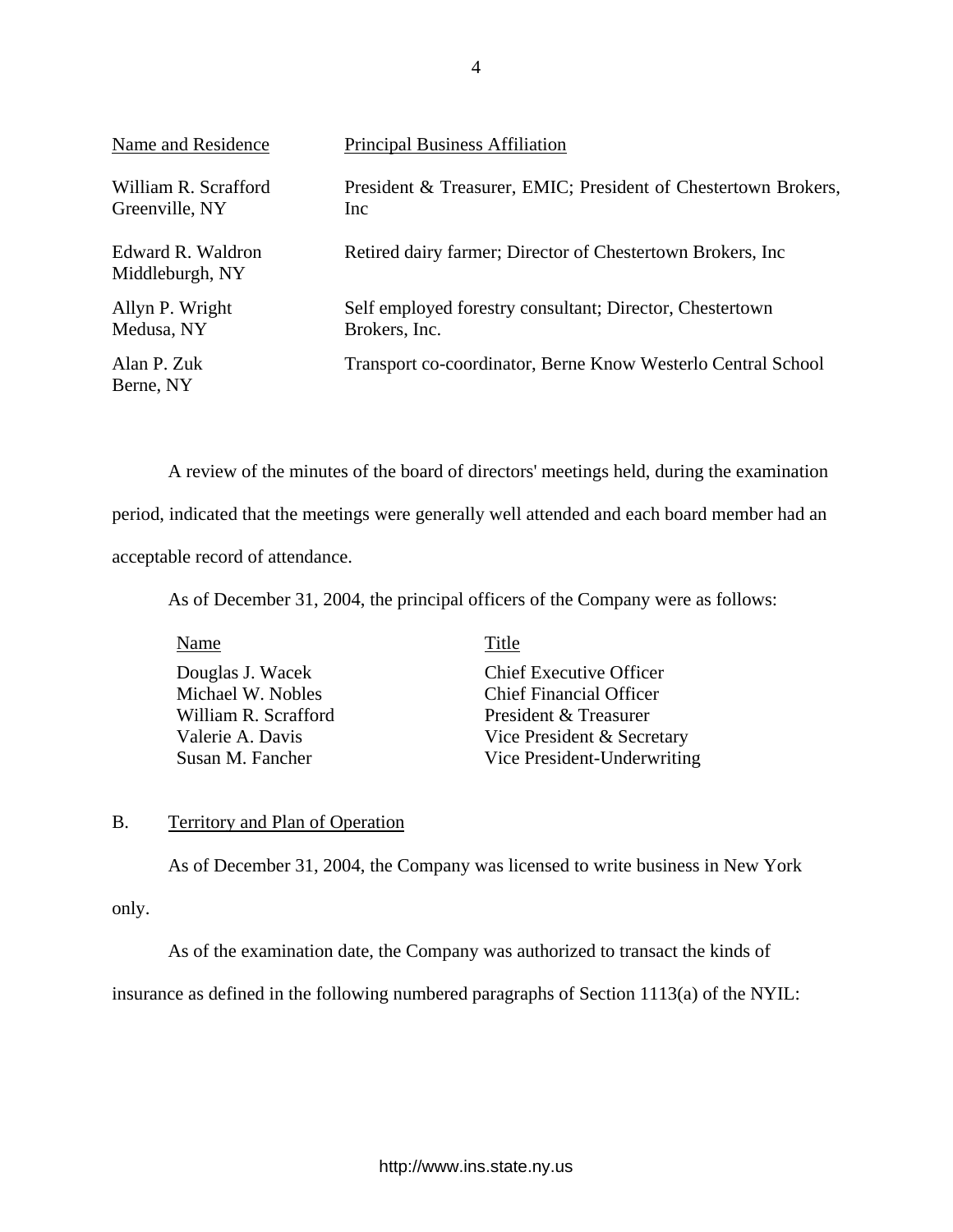| Paragraph | Line of Business                              |
|-----------|-----------------------------------------------|
| 4         | Fire                                          |
| 5         | Miscellaneous property damage                 |
| 6         | Water damage                                  |
| 7         | Burglary and theft                            |
| 8         | Glass                                         |
| 9         | Boiler and machinery                          |
| 12        | Collision                                     |
| 13        | Personal injury liability                     |
| 14        | Property damage liability                     |
| 15        | Workers' compensation and employers'          |
|           | liability (excluding workers' compensation)   |
| 19        | Motor vehicle and aircraft physical damage    |
|           | Marine and inland marine (inland marine only) |

The Company is also licensed as of December 31, 2004, to accept and cede reinsurance

as provided in Section 6606 of the NYIL

The following schedule shows the direct premiums written by the Company in New York

for the period under examination:

| Calendar Year | Direct Premiums Written (000's) |
|---------------|---------------------------------|
| 2000          | \$4,390                         |
| 2001          | 4,799                           |
| 2002          | 5,406                           |
| 2003          | 6,035                           |
| 2004          | 6,584                           |

Based on the lines of business for which the Company is licensed and pursuant to the requirements of Articles 13 and 66 of the NYIL, the Company is required to maintain a minimum surplus to policyholders in the amount of \$100,000. The company underwrites predominantly commercial multiple peril and homeowners multiple peril lines of business, which accounted for 55% and 27% respectively, of the 2004 direct premium writings. The company writes direct business through independent agents.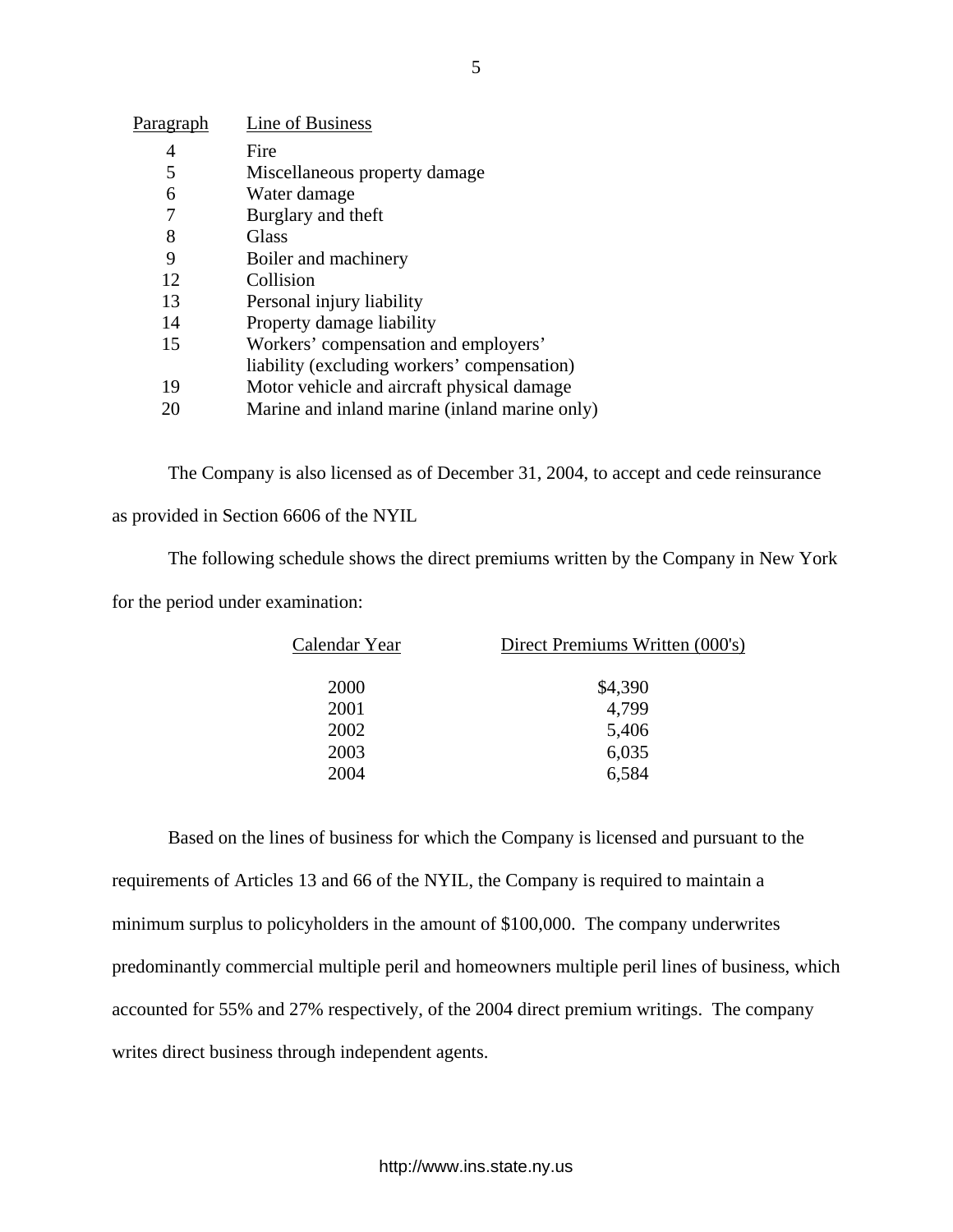<span id="page-7-0"></span>C. Reinsurance

The company did not assume reinsurance premiums written as of December 31, 2004.

The company has structured its ceded reinsurance program to limit its maximum

exposure to any one risk as follows:

| Property Excess of Loss<br>$(3$ layers)        | \$430,000 excess of \$70,000 ultimate loss each<br>risk, not exceeding $$60,000$ , $$300,000$ and<br>\$500,000 ultimate net loss any one occurrence<br>for each respective layer. |
|------------------------------------------------|-----------------------------------------------------------------------------------------------------------------------------------------------------------------------------------|
|                                                | For business classified as specified<br>catastrophe, \$475,000 excess of \$25,000<br>subject to a further limit of \$100,000 in any<br>one occurrence.                            |
| Casualty lines (3 layers)                      | \$930,000 excess of \$70,000 ultimate net loss<br>occurrence.                                                                                                                     |
| <b>Casualty Clash</b>                          | \$2,000,000 excess of \$1,000,000 ultimate net<br>loss per occurrence.                                                                                                            |
| Property Catastrophe Excess of Loss (3 layers) | 95% of \$670,000 excess of \$130,000 ultimate<br>net loss, any one loss occurrence, involving<br>three or more risks.                                                             |
|                                                | 100% ultimate net loss excess of \$800,000.                                                                                                                                       |
| <b>Aggregate Excess of Loss</b>                | 95% of \$650,000 of aggregate net losses, any<br>one contract year in excess of 72.5% of the net<br>premium earned.                                                               |
| <b>First Surplus</b>                           | 3 times the Company's net retention of<br>\$100,000 with max. cession of \$300,000 any<br>one risks.                                                                              |
| <b>Boiler and Machinery</b>                    | 100% cession not exceeding \$25,000,000 any<br>one risk, subject to written agreement.                                                                                            |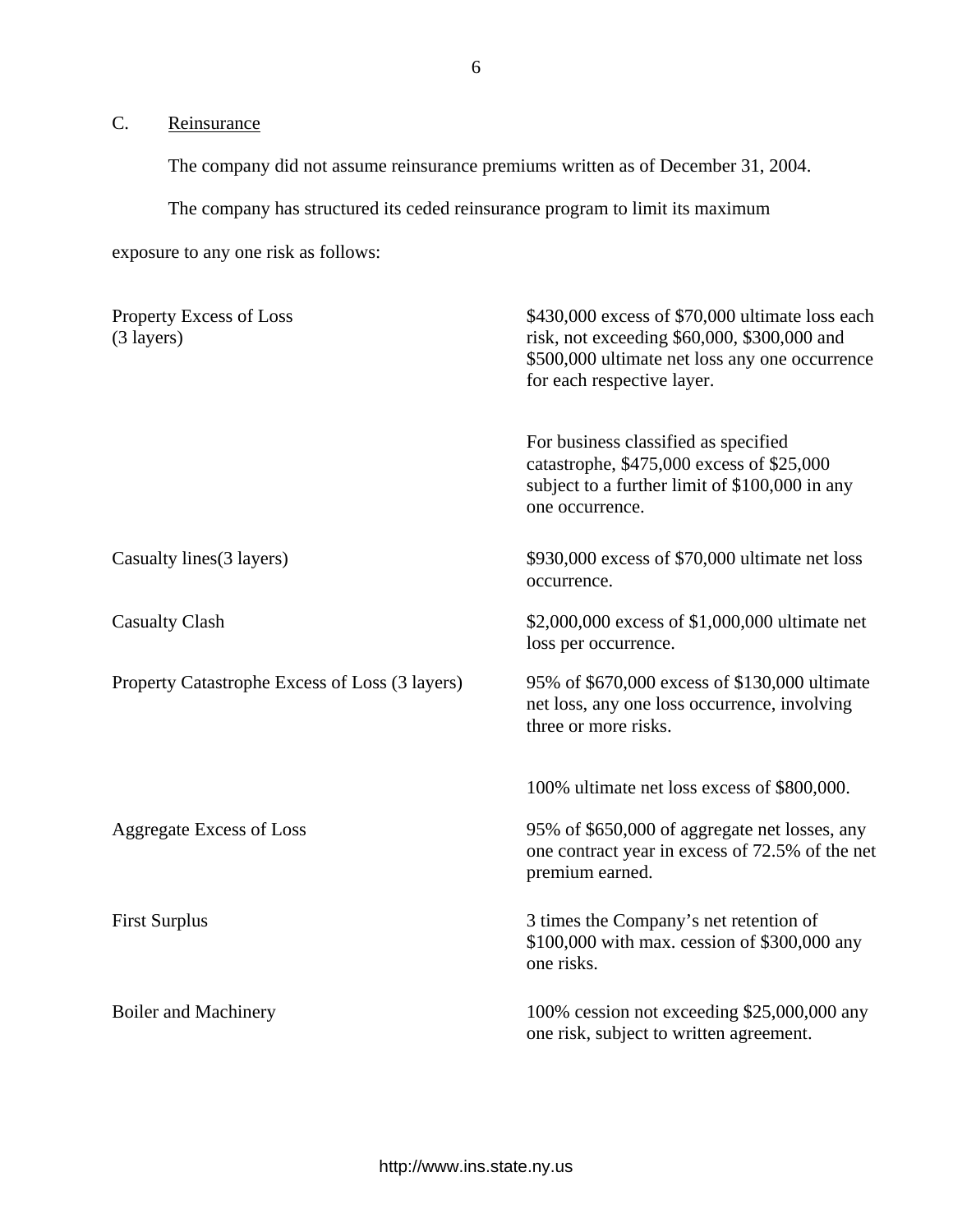<span id="page-8-0"></span>In addition to its treaty reinsurance program, the Company also obtained facultative reinsurance coverage. The maximum cession for the program is \$1,500,000 liability, after a minimum retention of \$300,000 as respects any one risk, covering business classified as fire and allied lines, inland marine and Section 1 only of Homeowners, Farmowners and Commercial Multi-Peril.

Since the previous examination, the Company's retention has increased from \$45,000 to \$70,000 on property business and \$43,000 to \$70,000 on casualty business. All of the business written in 2004 was ceded to authorized or accredited companies.

The Schedule F's data as contained in the Company's filed annual statement was found to accurately reflect its reinsurance transactions.

The Company filed all of its reinsurance contracts with the Department during the five years covered by the examination in pursuant to Section 1308(e) of the NYIL.

All ceded reinsurance agreements in effect as of the examination date were reviewed and found to contain the required clauses, including an insolvency clause meeting the requirements of Section 1308 of the NYIL.

 All ceded reinsurance agreements were accounted for utilizing reinsurance accounting as set forth in paragraphs 25 and 26 of the NAIC Accounting Practices and Procedures Manual ("SSAP") No. 62.

D. Holding Company System

## i. Affiliation with Union Mutual Fire Insurance Company

As of December 31, 2004, the Company was affiliated with Union Mutual Fire Insurance Company ("Union Mutual"), a Vermont based insurance company, by virtue of an affiliation agreement, common management, service agreements, and reinsurance agreements.

On May 26, 2000, the Department approved an affiliation agreement between the Company and Union Mutual. The approval paved the way for Union Mutual to provide

## <http://www.ins.state.ny.us>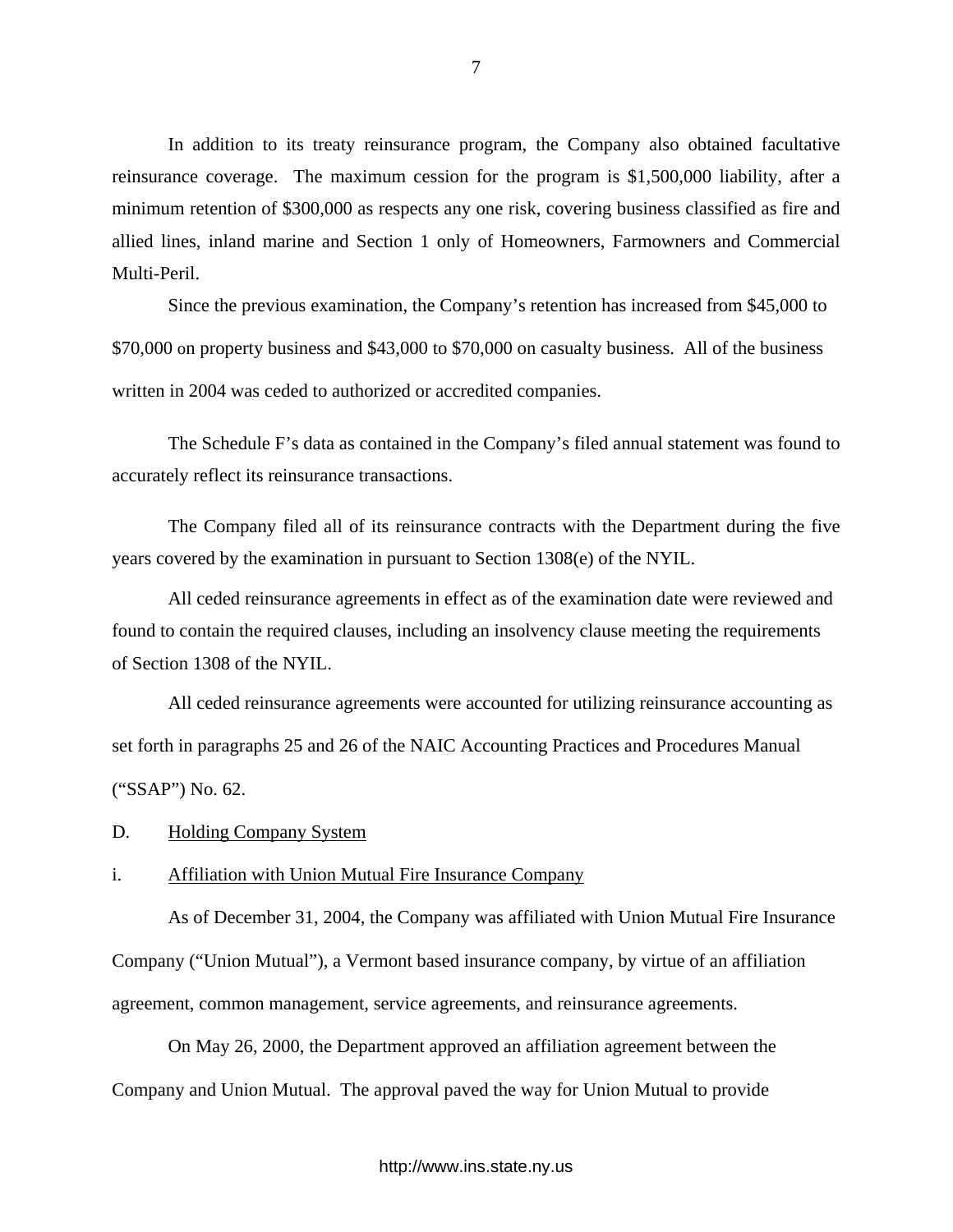specified services to the Company. As of December 31, 2004, Union Mutual provided data processing, investment, and accounting management services to the Company under agreements that were filed with the Department.

Also during the examination period, the Company ceded reinsurance to Union Mutual, its affiliate. As of December 31, 2004, the Property and Casualty Combination Excess of Loss contract provided reinsurance coverage for property, casualty, casualty clash, equipment breakdown and aggregate risks.

As of December 31, 2004, the Company had six addenda and two addenda for the Property & Casualty Combination Excess of Loss and the Equipment Breakdown reinsurance agreements, respectively. The Company, in most of the years under examination, did not meet the filing requirements as put forth in the Circular Letter 17 of 2001.

Section 308 of the New York Insurance Law authorizes the Superintendent to require an authorized insurer to submit special reports in relation to its transactions or condition or any matter connected therewith. With such statutory authority, the Superintendent required certain authorized insurers that were heretofore exempt from Article 15 of the NYIL to comply with Article 15 through the issuance of Circular Letter 17 of 2001. Therefore, it is recommended that the Company comply with Section 308 of the NYIL and Circular Letter 17 of 2001 by filing transactions involving the Company and affiliates as prescribed by Article 15 of the NYIL.

ii. Chestertown Brokers, Inc.

In February 1982, this Department approved the organization of a wholly owned subsidiary called Chestertown Brokers, Inc. ("Chestertown"). The purpose of the brokerage subsidiary was to provide additional property and casualty outlets to agents of the EMIC or those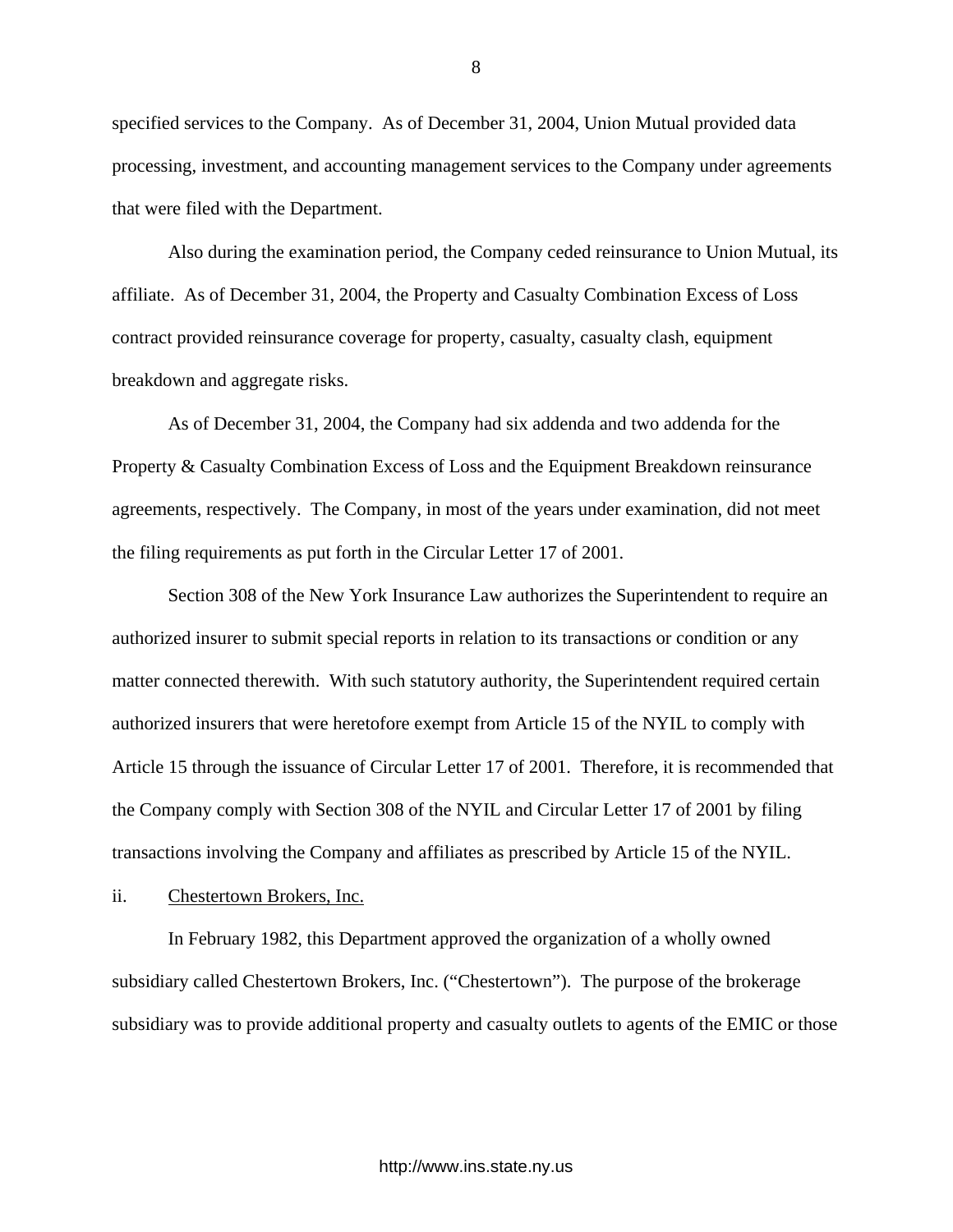<span id="page-10-0"></span>lines of business not written by the Company. In 1987, the board of directors of the Company appointed Chestertown as an agent of the Company.

The Company has contributed capital to the subsidiary by purchasing thirty shares of \$100 par value common stock at \$200 per share for a total investment of \$6,000. It is noted that at December 31, 2004, the Company valued its Chestertown investment at \$51,317 which represents the entity's audited net worth at such date.

Chestertown is sited at the Company's home office. An agreement was entered into between the Company and the subsidiary whereby the Company provides specified management and operational services to Chestertown. The agreement also provides for operating expenses incurred and paid for by the Company to be allocated between the two companies in a manner consistent with this Department's Regulation 30 (11NYCRR105-109).

## E. Abandoned Property Law

Section 1316 of the New York State Abandoned Property Law provides that amounts payable to a resident of this state from a policy of insurance, if unclaimed for three years, shall be deemed abandoned property. Such abandoned property shall be reported to the comptroller on or before the first day of April each year. Such filing is required of all insurers regardless of whether or not they have any abandoned property to report. For the five year examination period, the Company filed abandoned property reports to comply with the law.

## F. Significant Operating Ratios

The following ratios have been computed as of December 31, 2004, based upon the result of this examination: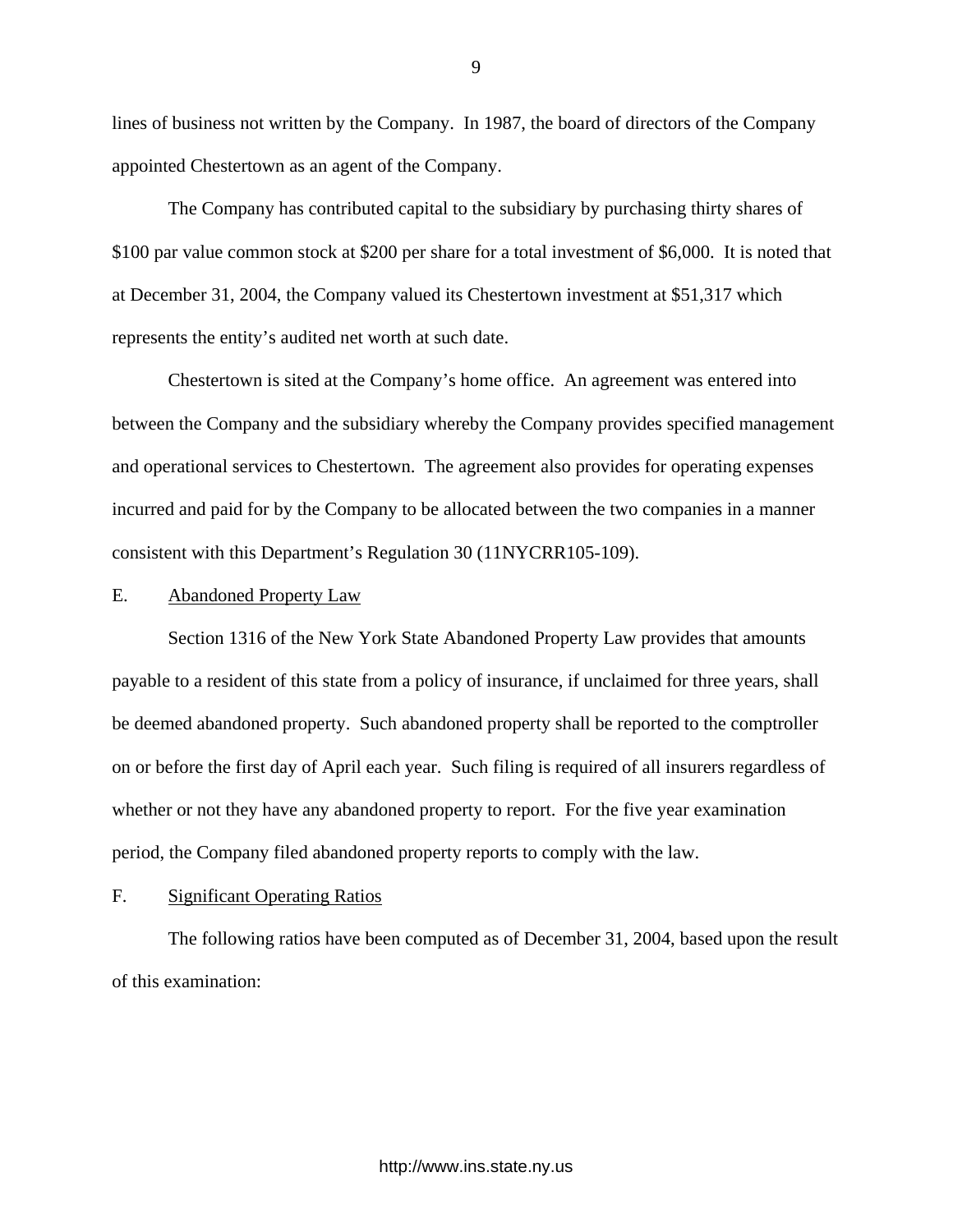| Net premiums written to surplus as              | 88% |
|-------------------------------------------------|-----|
| regards policyholders                           |     |
| Liabilities to liquid assets (cash and invested | 56% |
| assets less investments in affiliates)          |     |
| Premiums in course of collection to surplus as  | 4%  |
| regards policyholders                           |     |

All of the above ratios fall within the benchmark ranges set forth in the Insurance

Regulatory Information System of the National Association of Insurance Commissioners.

The underwriting ratios presented below are on earned/incurred basis and encompass the

five-year period covered by this examination:

|                                              | <b>Amounts</b> | Ratios  |
|----------------------------------------------|----------------|---------|
| Losses and loss adjustment expenses incurred | \$9,690,569    | 54.52%  |
| Other underwriting expenses incurred         | 7,280,404      | 40.96%  |
| Net underwriting gain                        | 804,041        | 4.52%   |
| Premiums earned                              | \$17,775,014   | 100.00% |

## G. Accounts and Records

## Annual Statement Schedule P Part 3E

It is noted that information provided by the Company in Schedule P Part 3E Column 12 of the 2004 filed annual statement for claims closed without payment was inaccurate. The National Association of Insurance Commissioners ("NAIC") annual statement instructions provide a guideline for the preparation of Schedule P to facilitate the reasonable estimate of the reserves for losses and loss adjustment expense. Consequently, it is recommended that the Company prepare Schedule P Part 3E Column 12 in accordance with the NAIC annual statement instructions.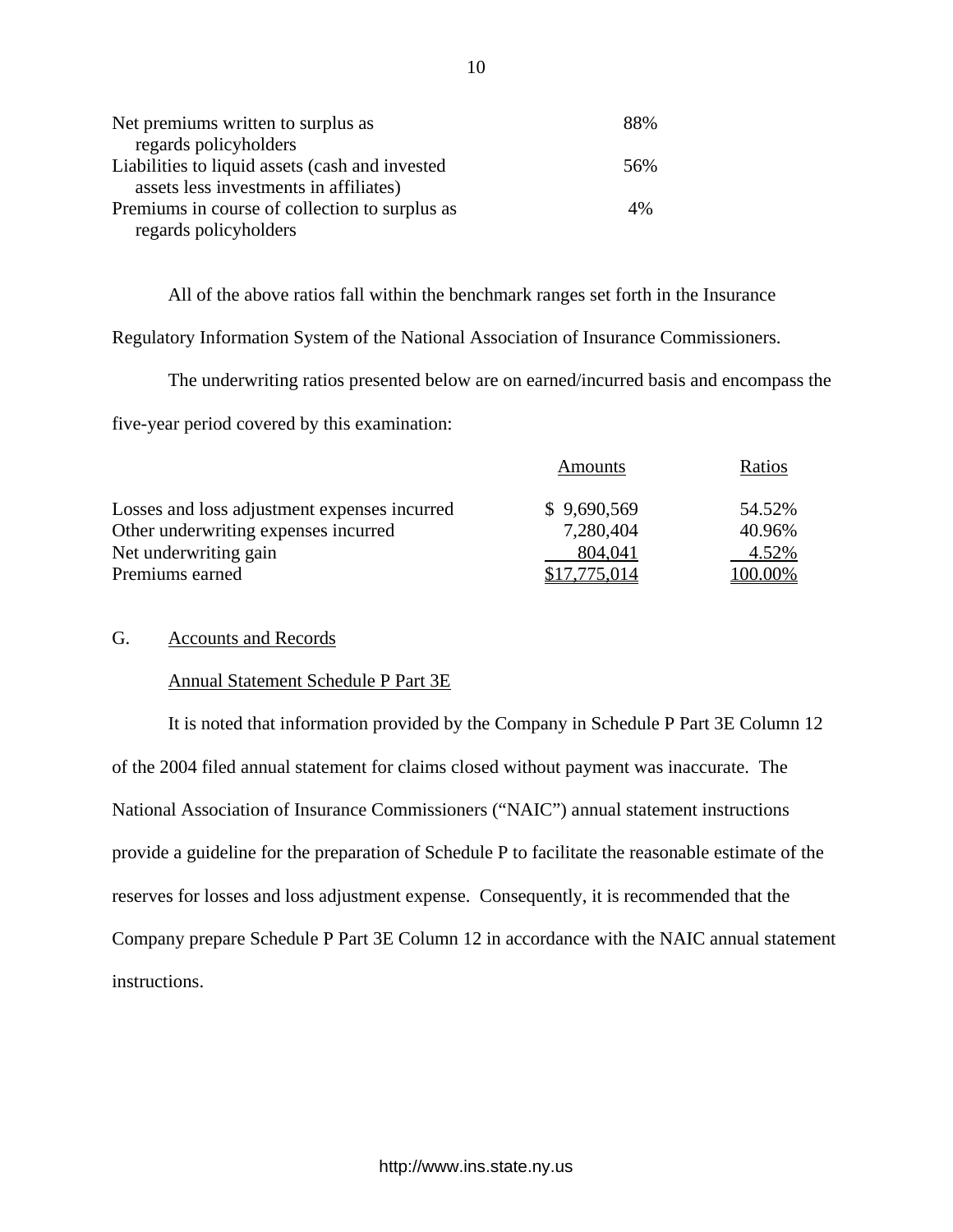## 3. FINANCIAL STATEMENTS

## A. Balance Sheet

The following shows the assets, liabilities and surplus as regards policyholders as of December 31, 2004, as determined by this examination and as reported by the Company:

| Assets                                                                                         | <b>Assets</b> | Examination<br><b>Assets Not</b><br><b>Admitted</b> | Net Admitted<br><b>Assets</b> |
|------------------------------------------------------------------------------------------------|---------------|-----------------------------------------------------|-------------------------------|
| <b>Bonds</b>                                                                                   | \$6,539,417   | \$0                                                 | \$6,539,417                   |
| Preferred stocks                                                                               | 100,500       | $\theta$                                            | 100,500                       |
| Common stocks                                                                                  | 1,166,007     | $\theta$                                            | 1,166,007                     |
| Properties occupied by the company                                                             | 668,550       | $\overline{0}$                                      | 668,550                       |
| Cash, cash equivalents and short-term<br>investments                                           | 1,057,433     | $\overline{0}$                                      | 1,057,433                     |
| Subtotals, cash and invested assets                                                            | \$9,531,907   | \$0                                                 | \$9,531,907                   |
| Investment income due and accrued                                                              | 69,728        | $\theta$                                            | 69,728                        |
| Uncollected premiums and agents' balances<br>in the course of collection                       | 216,969       | 478                                                 | 216,491                       |
| Deferred premiums, agents' balances and<br>installments booked but deferred and not<br>yet due | 988,416       | 2,178                                               | 986,238                       |
| Amounts recoverable from reinsurers                                                            | 109           | $\overline{0}$                                      | 109                           |
| Net deferred tax asset                                                                         | 325,536       | 10,079                                              | 315,457                       |
| Electronic data processing equipment and<br>software                                           | 5,350         | 5,350                                               | $\theta$                      |
| Furniture and equipment, including health<br>care delivery assets                              | 89,807        | 89,807                                              | $\theta$                      |
| Other assets nonadmitted                                                                       | 51,208        | 51,208                                              | $\overline{0}$                |
| Totals                                                                                         | \$11,279,030  | \$159,100                                           | \$11,119,930                  |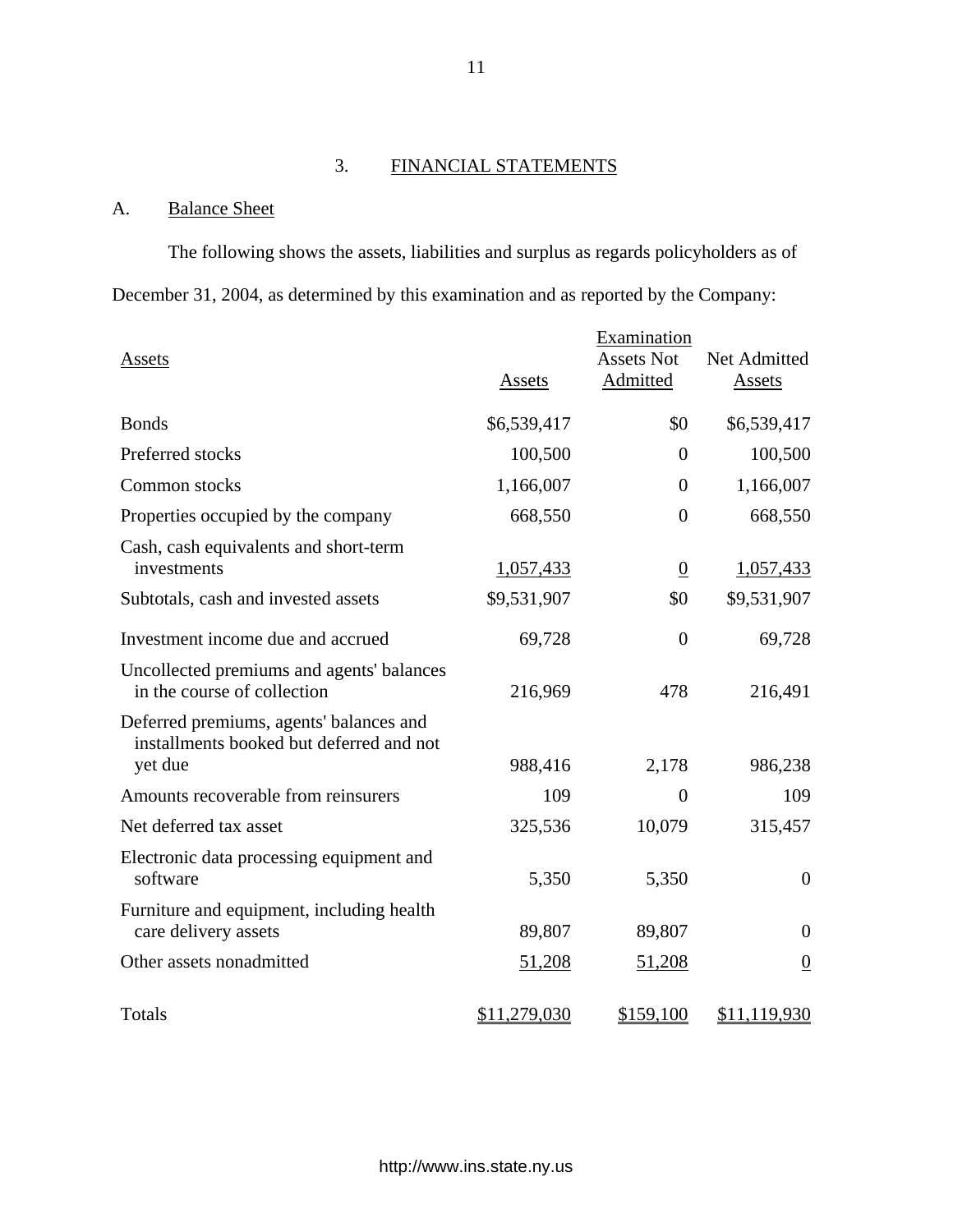| Losses and loss adjustment expenses                                      |           | \$2,261,631  |
|--------------------------------------------------------------------------|-----------|--------------|
| Commissions payable, contingent commissions and other similar<br>charges |           | 208,755      |
| Other expenses (excluding taxes, licenses and fees)                      |           | 28,366       |
| Taxes, licenses and fees (excluding federal and foreign income<br>taxes) |           | 8,808        |
| Current federal and foreign income taxes                                 |           | 10,000       |
| Unearned premiums                                                        |           | 3,255,415    |
| Advance premiums                                                         |           | 75,753       |
| Ceded reinsurance premiums payable (net of ceding commissions)           |           | 114,212      |
| Amounts withheld or retained by company for account of others            |           | 26,183       |
| <b>Total liabilities</b>                                                 |           | \$5,989,123  |
| Required surplus Aggregate write-ins for special surplus funds           | 100,000   |              |
| Unassigned funds (surplus)                                               | 5,030,807 |              |
| Surplus as regards policyholders                                         |           | \$5,130,807  |
| Totals                                                                   |           | \$11,119,930 |

Note: The Internal Revenue Service has not yet begun to audit tax returns covering tax years 2000 through 2004. The examiner is unaware of any potential exposure of the Company to any tax assessment and no liability has been established herein relative to such contingency.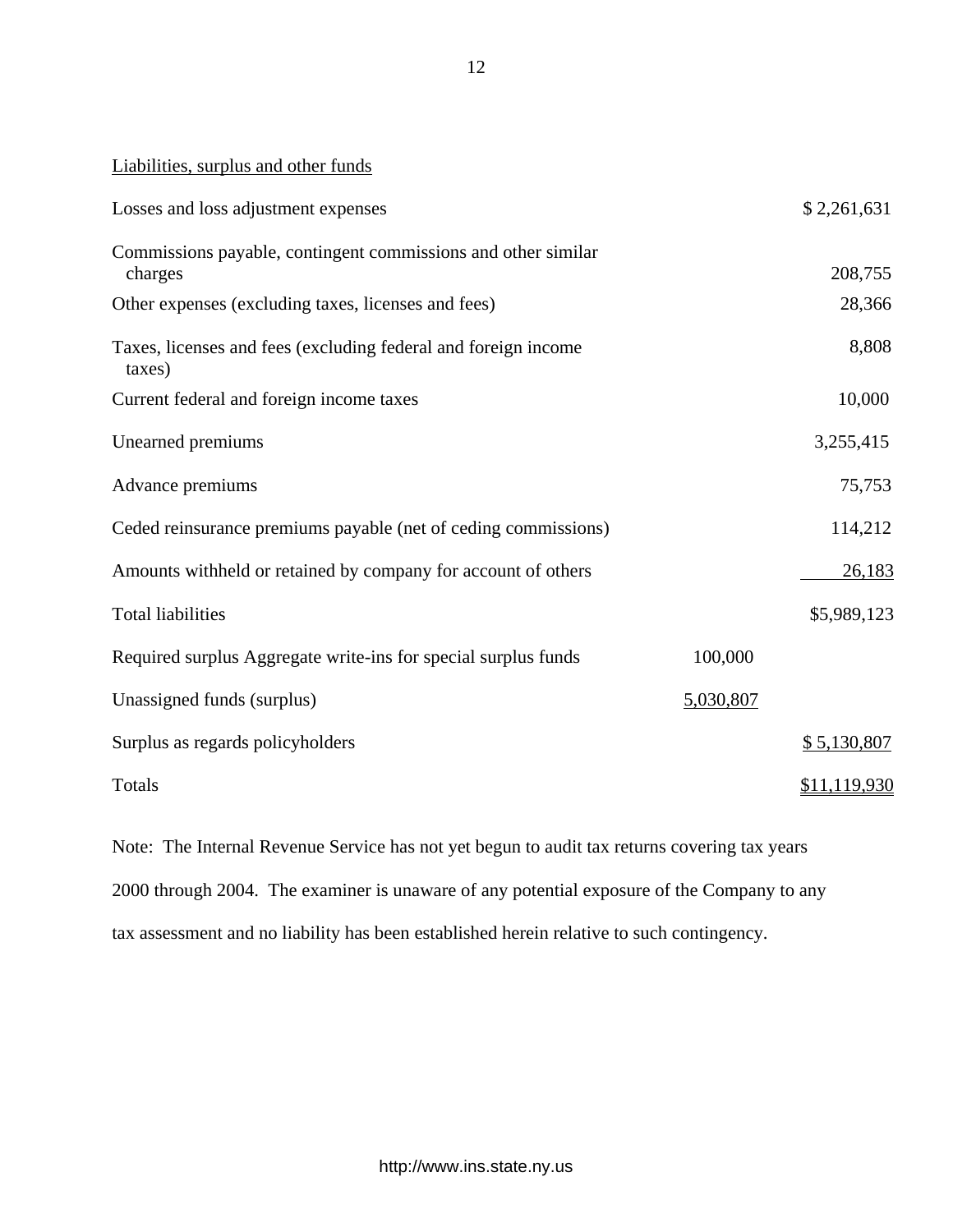B. Underwriting and Investment Exhibit

Surplus as regards policyholders increased \$2,127,533 during the five-year examination

period, January 1, 2000 through December 31, 2004, detailed as follows:

| <b>Underwriting Income</b>                                                                                                                                                 |                              |                    |
|----------------------------------------------------------------------------------------------------------------------------------------------------------------------------|------------------------------|--------------------|
| Premiums earned                                                                                                                                                            |                              | \$17,775,014       |
| Deductions:<br>Losses and loss adjustment expenses incurred<br>Other underwriting expenses incurred                                                                        | \$9,690,569<br>7,280,404     |                    |
| Total underwriting deductions                                                                                                                                              |                              | <u>16,970,973</u>  |
| Net underwriting gain or (loss)                                                                                                                                            |                              | \$804,041          |
| <b>Investment Income</b>                                                                                                                                                   |                              |                    |
| Net investment income earned<br>Net realized capital gain                                                                                                                  | \$1,604,201<br>63,298        |                    |
| Net investment gain or (loss)                                                                                                                                              |                              | \$1,667,499        |
| Other Income                                                                                                                                                               |                              |                    |
| Net gain or (loss) from agents' or premium balances<br>charged off<br>Finance and service charges not included in premiums<br>Aggregate write-ins for miscellaneous income | \$16,704<br>389,397<br>7,681 |                    |
| Total other income                                                                                                                                                         |                              | \$413,782          |
| Net income before dividends to policyholders and before<br>federal and foreign income taxes                                                                                |                              | \$2,885,322        |
| Net income after dividends to policyholders but before<br>federal and foreign income taxes                                                                                 |                              | \$2,885,322        |
| Federal and foreign income taxes incurred                                                                                                                                  |                              | 1,010,149          |
| Net Income                                                                                                                                                                 |                              | <u>\$1,875,173</u> |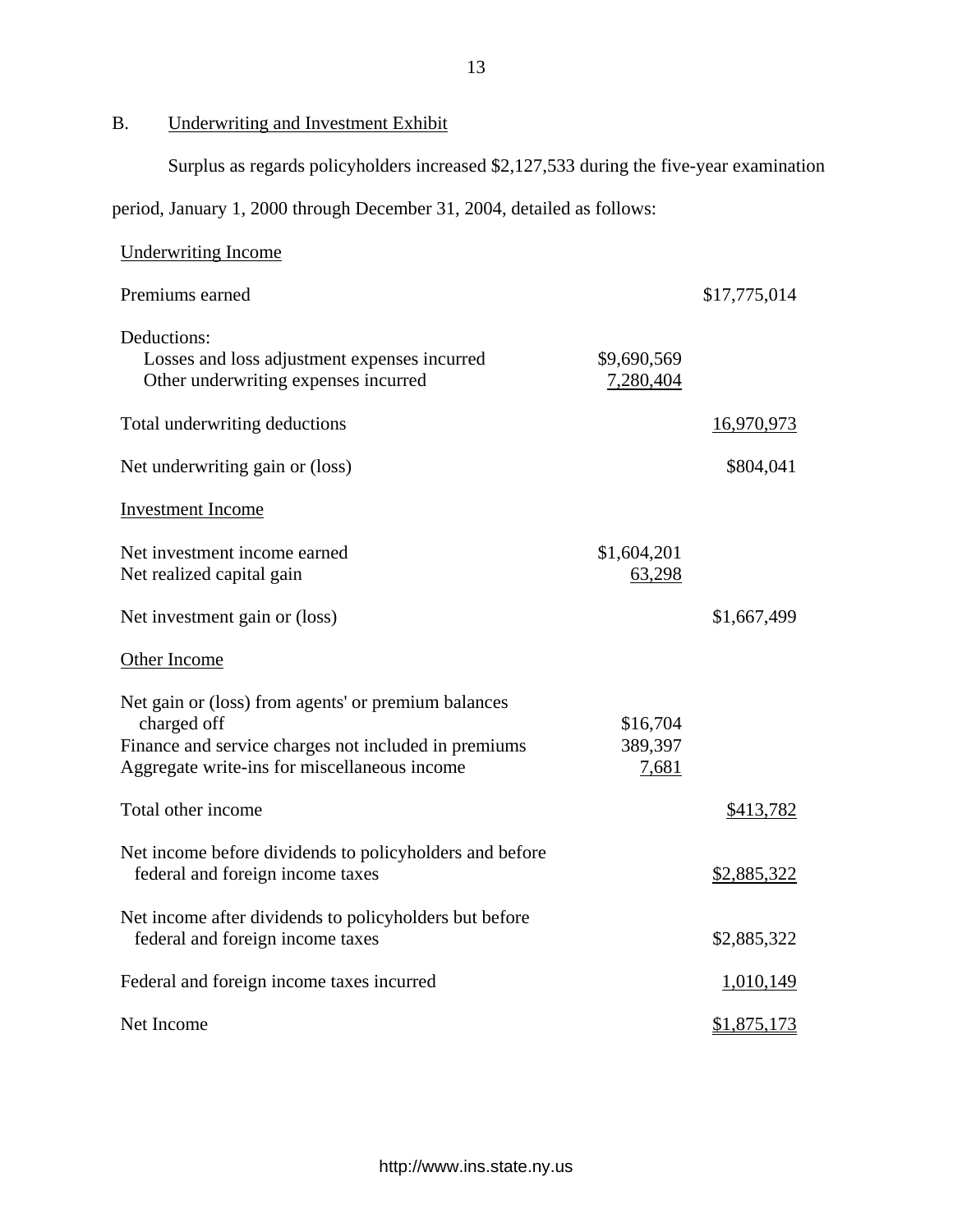## Capital and Surplus

| Surplus as regards policyholders per report on |
|------------------------------------------------|
| examination as of December 31, 1999            |

 $$3,003,274$ 

|                                                          | Gains in<br>Surplus | Losses in<br>Surplus |             |
|----------------------------------------------------------|---------------------|----------------------|-------------|
| Net income                                               | \$1,875,173         | $\theta$             |             |
| Net unrealized capital gains or (losses)                 | $\theta$            | \$76,509             |             |
| Change in net deferred income tax                        | \$324,757           | $\theta$             |             |
| Change in nonadmitted assets                             | \$9,863             | $\Omega$             |             |
| Cumulative effect of changes in accounting<br>principles | $\overline{0}$      | \$5,751              |             |
| Net increase (decrease) in surplus                       |                     |                      | \$2,127,533 |
|                                                          |                     |                      |             |

Surplus as regards policyholders per report on examination as of December 31,  $$5,130,807$ 

## 4. LOSSES AND LOSS ADJUSTMENT EXPENSES

The examination liability for the captioned items of \$2,261,631 is the same as the amount reported by the Company as of December 31, 2004. The examination analysis was conducted in accordance with generally accepted actuarial principles and was based on statistical information contained in the Company's internal records and in its filed annual statements.

## 5. MARKET CONDUCT ACTIVITIES

In the course of this examination, a review was made of the manner in which the Company conducts its business and fulfills it contractual obligations to policyholders and claimants. The review was general in nature and is not to be construed to encompass the more precise scope of a market conduct investigation, which is the responsibility of the Market Conduct Unit of the Property Bureau of this Department.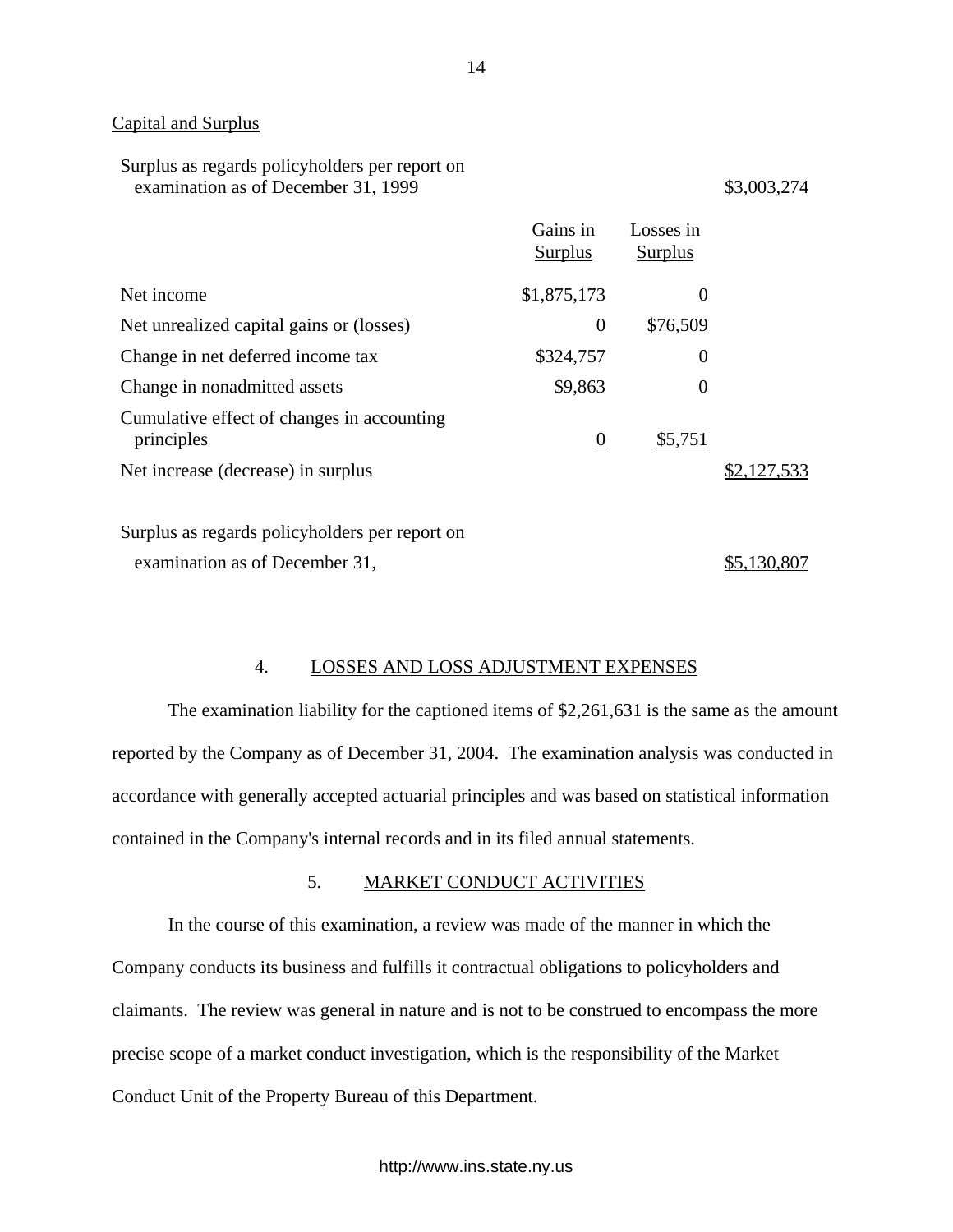The general review was directed at practices of the Company in the following areas:

- A. Sales and advertising
- B. Underwriting
- C. Rating
- D. Claims and complaint handling

Except as noted below, no unfair practices were encountered.

i. Maintenance of Complaint log

An examination comparison of the Company's complaint log to the Department listing of complaints filed against the Company indicated that some complaints were missing from the Company's log. Part 216.4(e) of the Department Regulation 64 requires that "an insurer's consumer services department shall maintain an ongoing central log to register and monitor all complaint activity." In addition, the format of the Company's complaint log did not fully comply with the requirements set forth in Circular Letter 11 of 1978. Therefore, it is recommended that the Company comply with Part 216.4(e) of the Department Regulation 64 and Circular Letter 11 of 1978 and maintain a complaint log that registers and monitors all complaint activities in the format put forth by Circular Letter 11 of 1978.

#### ii. Department Regulation 90 (11NYCRR218)

The Company's procedures for canceling agents' agreements were reviewed whereupon it was determined that the Company was not following the requirements of this Department's Regulation No. 90 in all instances.

Part 218.4(b) of Regulation No. 90 requires that all notices to agents or brokers that their contract or account is to be terminated shall be mailed or delivered to the affected agent or broker at least 30 days prior to the effective date of such termination. It was found during this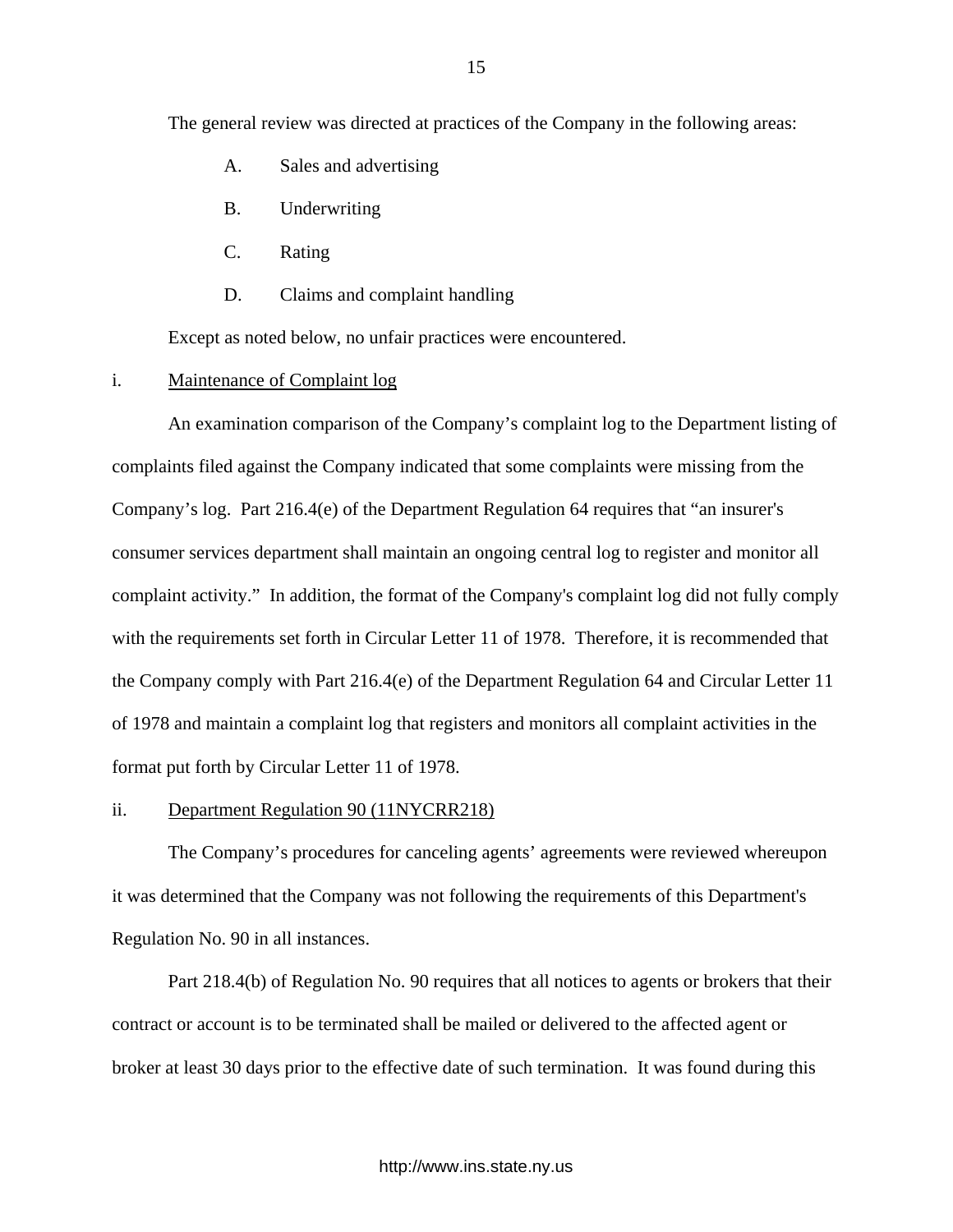<span id="page-17-0"></span>examination that some of the termination notices issued by the Company were not being mailed or delivered to the affected agent at least 30 days prior to the effective date of such termination. In one instance, it was found that the notice did not provide a specific reason for the termination of the agent. It is recommended that the Company comply with all of the requirements set forth in Part 218.4(b) of this Department's Regulation 90 when sending notices of termination of agents' contracts or accounts.

## 6. COMPLIANCE WITH PRIOR REPORT ON EXAMINATION

The prior report on examination contained one recommendation as follows (page numbers refer to the prior report):

## ITEM PAGE

NO.

14

A. It was recommended that the Company disposed of its investment in a second Mortgage on real estate to comply with Section 1407 and 1412 of the New York Insurance Law.

The Company has complied with this recommendation.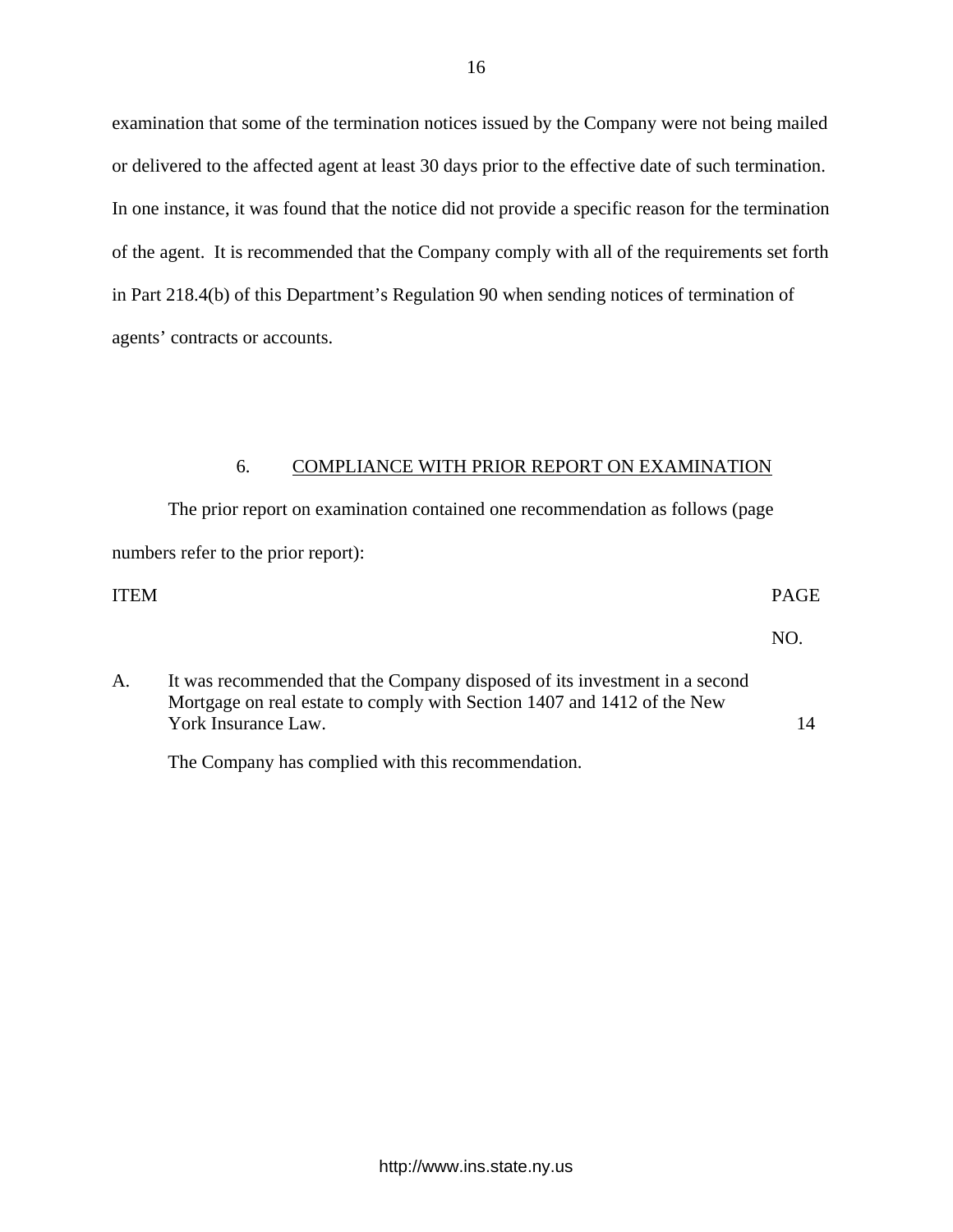<span id="page-18-0"></span>

|    | <b>ITEM</b> |                                                                                                                                                                                                                                                                             | PAGE NO. |
|----|-------------|-----------------------------------------------------------------------------------------------------------------------------------------------------------------------------------------------------------------------------------------------------------------------------|----------|
| A. |             | <b>Holding Company Matters</b>                                                                                                                                                                                                                                              |          |
|    |             | It is recommended that the Company comply with Section 308 of the NYIL<br>and Circular Letter 17 of 2001 by filing transactions involving the Company<br>and affiliates as prescribed by Article 15 of the NYIL.                                                            | 8        |
| B. |             | <b>Accounts and Records</b>                                                                                                                                                                                                                                                 |          |
|    |             | It is recommended that the Company prepare Schedule P Part 3E Column 12<br>in accordance with the NAIC annual statement instructions.                                                                                                                                       | 10       |
| Ċ. |             | <b>Market Conduct</b>                                                                                                                                                                                                                                                       |          |
|    | i.          | It is recommended that the Company comply with Part 216.4(e) of the<br>Department Regulation 64 and Circular Letter 11 of 1978 and<br>maintain a complaint log that registers and monitors all complaint<br>activities in a format put forth by Circular Letter 11 of 1978. | 15       |
|    | ii.         | It is recommended that the Company comply with all of the<br>requirements set forth in Part 218.4(b) of this Department's<br>Regulation 90 when sending notices of termination of agents'                                                                                   |          |
|    |             | contracts or accounts.                                                                                                                                                                                                                                                      | 16       |

C.

7. SUMMARY OF COMMENTS AND RECOMMENDATIONS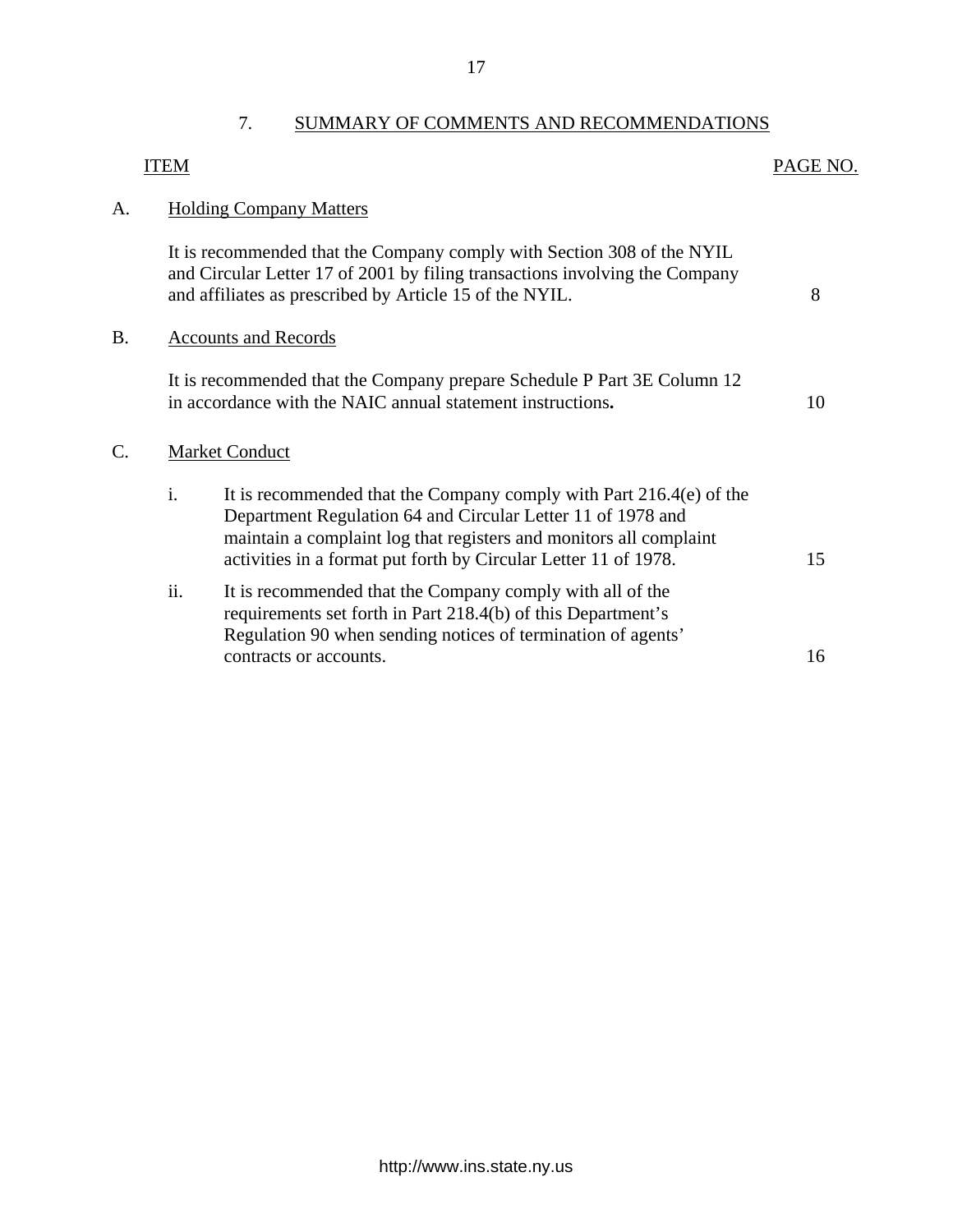Respectfully submitted, Respectfully submitt

Nyantakyi Akuoko Senior Insurance Examiner

STATE OF NEW YORK ) **)SS:**   $\lambda$ COUNTY OF ALBANY )

Nyantakyi Akuoko, being duly sworn, deposes and says that the foregoing report, subscribed by him, is true to the best of his knowledge and belief.

Nyantakyi Akuoko

Subscribed and sworn to before me

this  $7t\hbar$  day of  $UULY$ , 2006.

 $\sqrt{s/}$ 

**PIANNE M. BURKE** Notar/ Public, State of **New** York Qualified in Albany County No.OIBU5076509 Commission Expires April 21  $|$  20 $2/$  .